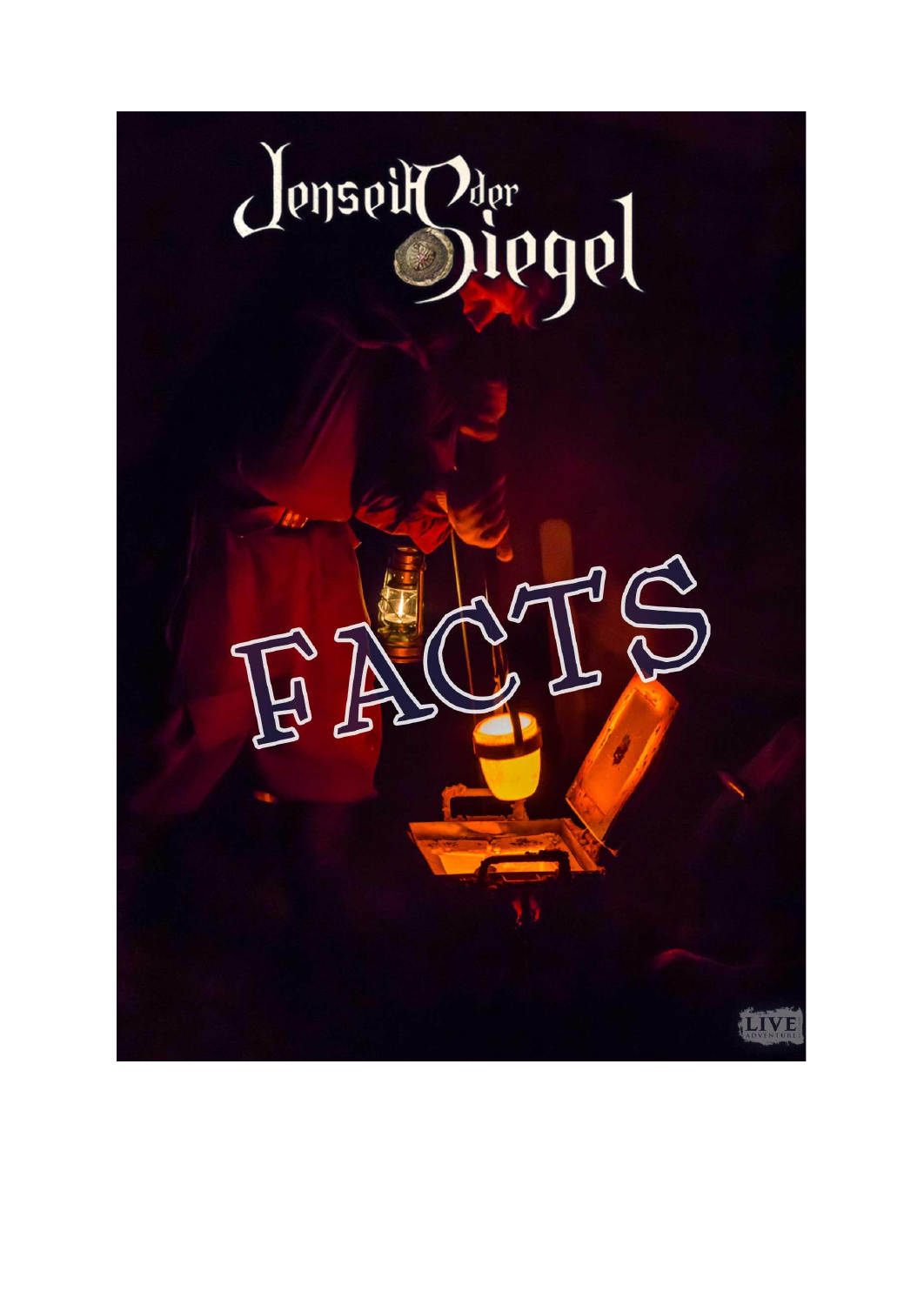### **Hello…,**

... and welcome to the "Jenseits der Siegel", Beyond the Seals.

And once again we meet in the idyllic Holzbrück to prepare for the summer campaign and to exchange ideas with each other! We want to reflect here and enjoy the peace and festivities once more before the summer storm breaks over us all!

*1. Arrive in flocks. And don't forget your gold! With the elements, don't forget the gold!*

*2. Enjoy our attractions: Stands and guilds, taverns and tubs!*

*3. Fight in the arena! No one should truly call himself a man who has not even fought in the notorious Ravenschrey ... or Fono? Arena!*

*4. Womenfolk are welcome to do that too. Also versus men. Every blood is of the same red!*

*5. Visit the Convent of the Elements - this year together in the name of all kingdoms and cities!*

*6. Stop by the beverage bar and share a chat with the honourable elemental Tribes of Mitraspera!*

*7. Keep your fingers where they belong - and that is not in the display of the traders, no matter what the voices whisper to you!*

*9. Visit the camps of the Seals, of the Märkischer Bund and the Seal Free camps and cities - admire the cultural peculiarities from all four directions and be amazed at what Mythodea has to offer!*

*Yours Antonio*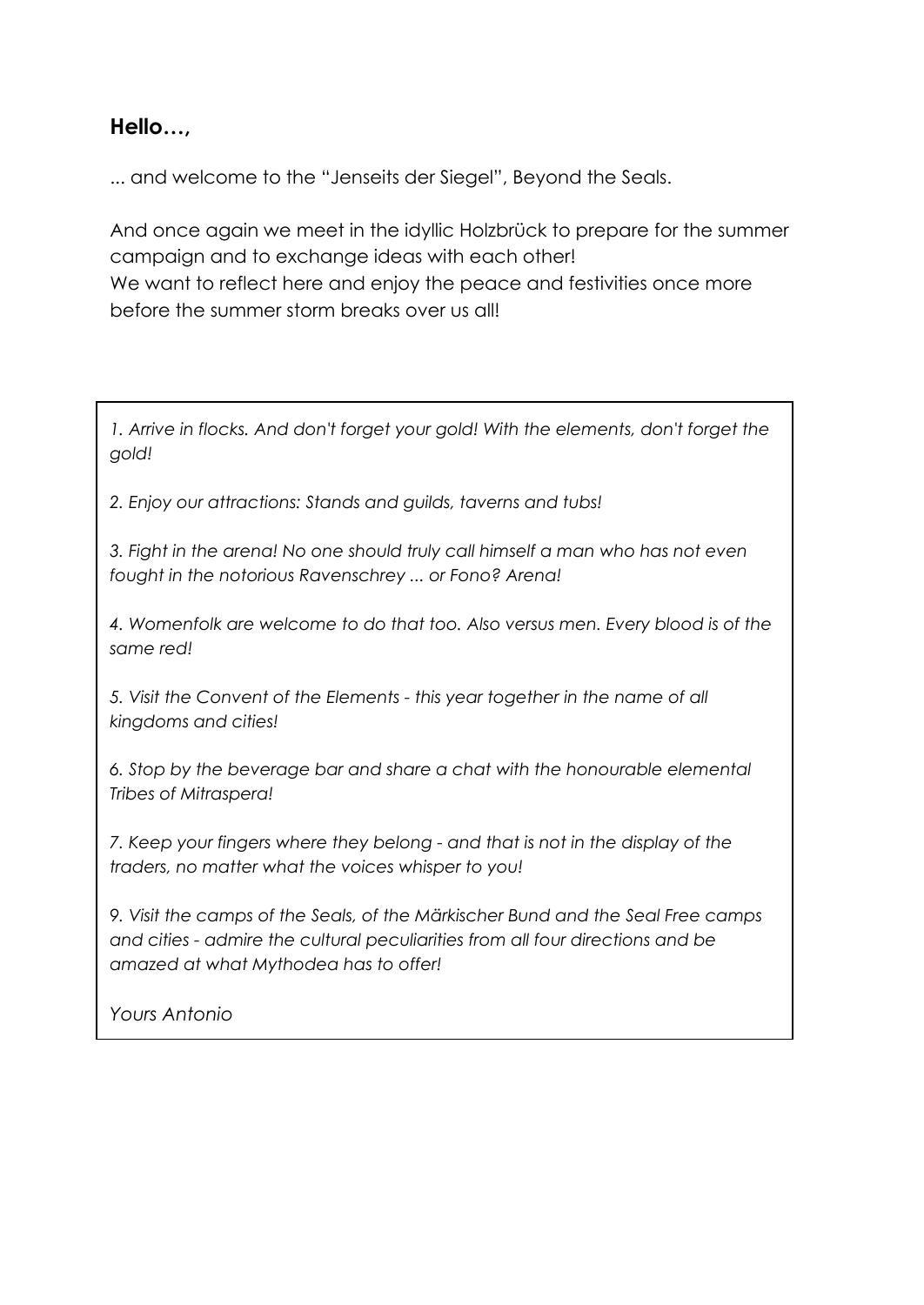# **Corona Rules:**

There are **no access restrictions** (3G,2G,2G+) for the "Scout Centre" and JdS.

### **Nevertheless, we recommend that you take an official test or a self-test before arriving!**

Masks (OP mask or FFP2) are compulsory in the sanitary area, in large closed rooms, where staff of the site are present or when people are clustered in rooms.

Therefore, each participant must carry a mask with him/her... just in case.

Otherwise, we ask you to bring your own non-breakable drinking vessels if possible and not to share drinking vessels with others.

Washing and disinfecting your hands frequently is normal anyway.

# **The Setting**

The settlers of Mitraspera, as well as the undead, have suffered heavy losses from the cataclysm of the World Forge. Now that much is lost, the fate of Creation hangs in the balance.

Cerenna's travelling camp of Harrowmoore at the Gallows Forest has been destroyed!

Her dark ritual, which Barnabas hid within the walls of Terra Ankor, has been finally interrupted! Now we have the calm before the storm. Here in beautiful Holzbrück.

A place to plan the summer campaign against the undead capital. A place to gather and make plans, to reflect and get feds out of the way, maybe just for the time being!

Look at the many stalls, the many offers... And Pompfball is finally back! And a small theatre now stands in Holzbrück... the theatre of light and shadow.

It's a time for enjoyment and reflection - a time to gather strength and take a deep breath before the storm breaks over us all again!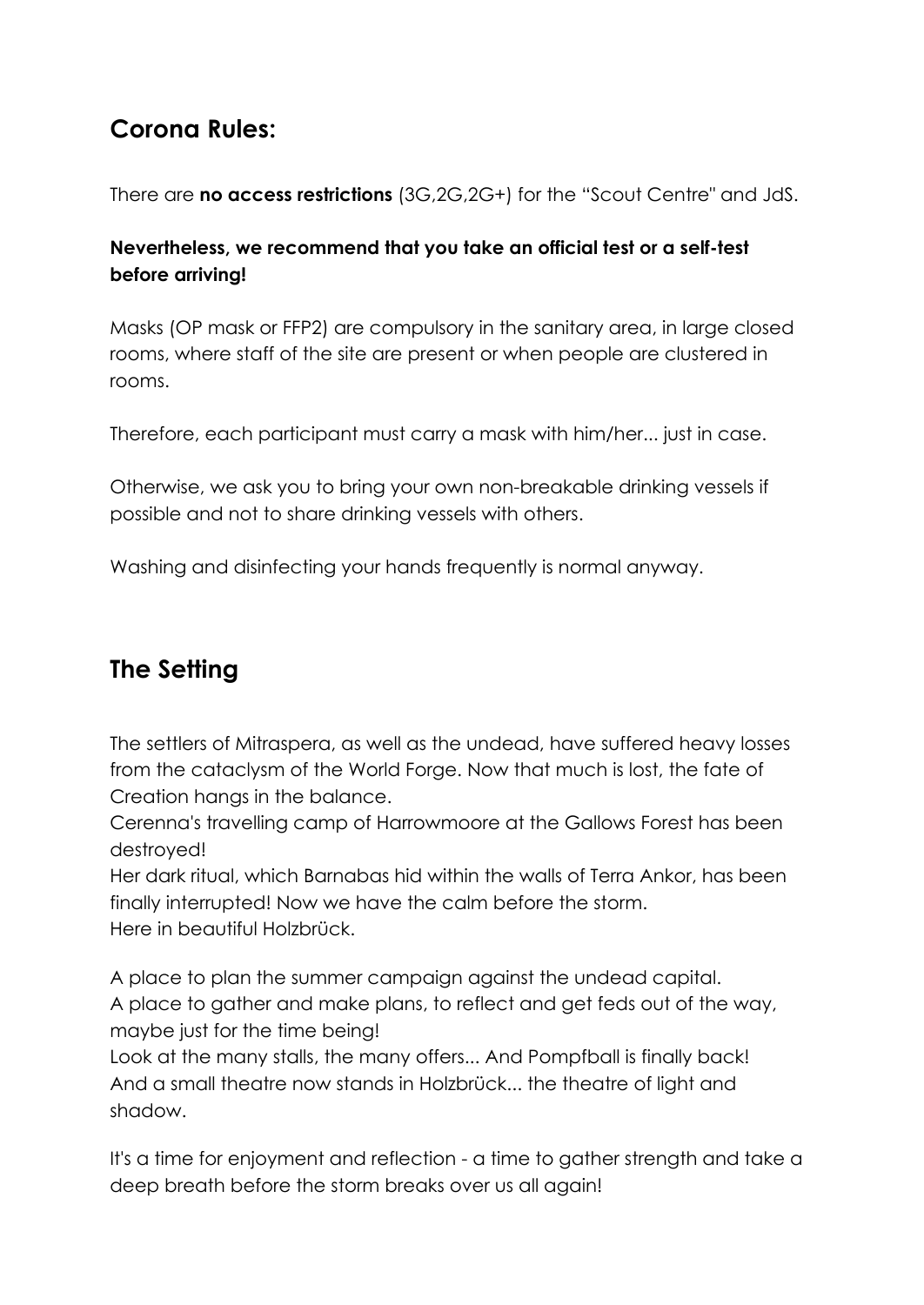## **Supportive play**

We want you to play together and have fun together. This can work if you carry the game as well as the roles of the other participants, especially with the NPCs, and play up. Make sure you always have the following principles in mind: When you are played, please show a reaction. When you play someone, do not expect a specific reaction. If your IT play is unsuccessful, you can continue with the 'failure'. Always assume that your opponent is a nice player and wants to have a great game with you!

And what about telling and points?

There are players who play with telling and scoring. Everyone is allowed to play as he or she likes, but should not be upset if a teammate does not respond to the offer to play.

Try to carry the setting: give the Undead a first strike and wrest the secrets from their land to prevent a winter war!

And give yourself the chance to deliberately put your foot in your IT's mouth in the OT. This way you give others the stage to play the hero. Losing on purpose is much nicer than losing unwillingly and unintentionally.

# **Yellow bags and how about GameMasters now?**

Here we would like to briefly introduce you to the ever-evolving SL system, which we will be using again at the JdS.

SLs, as well as some playmakers, wear a big yellow bag + yellow sash across their chest, instead of a white t-shirt. You will be able to recognise them well. Such a person is always approachable for you in matters OT as well as IT. If a yellow bag cannot help you, he/she will refer you to another yellow bag or the Crow Mastery.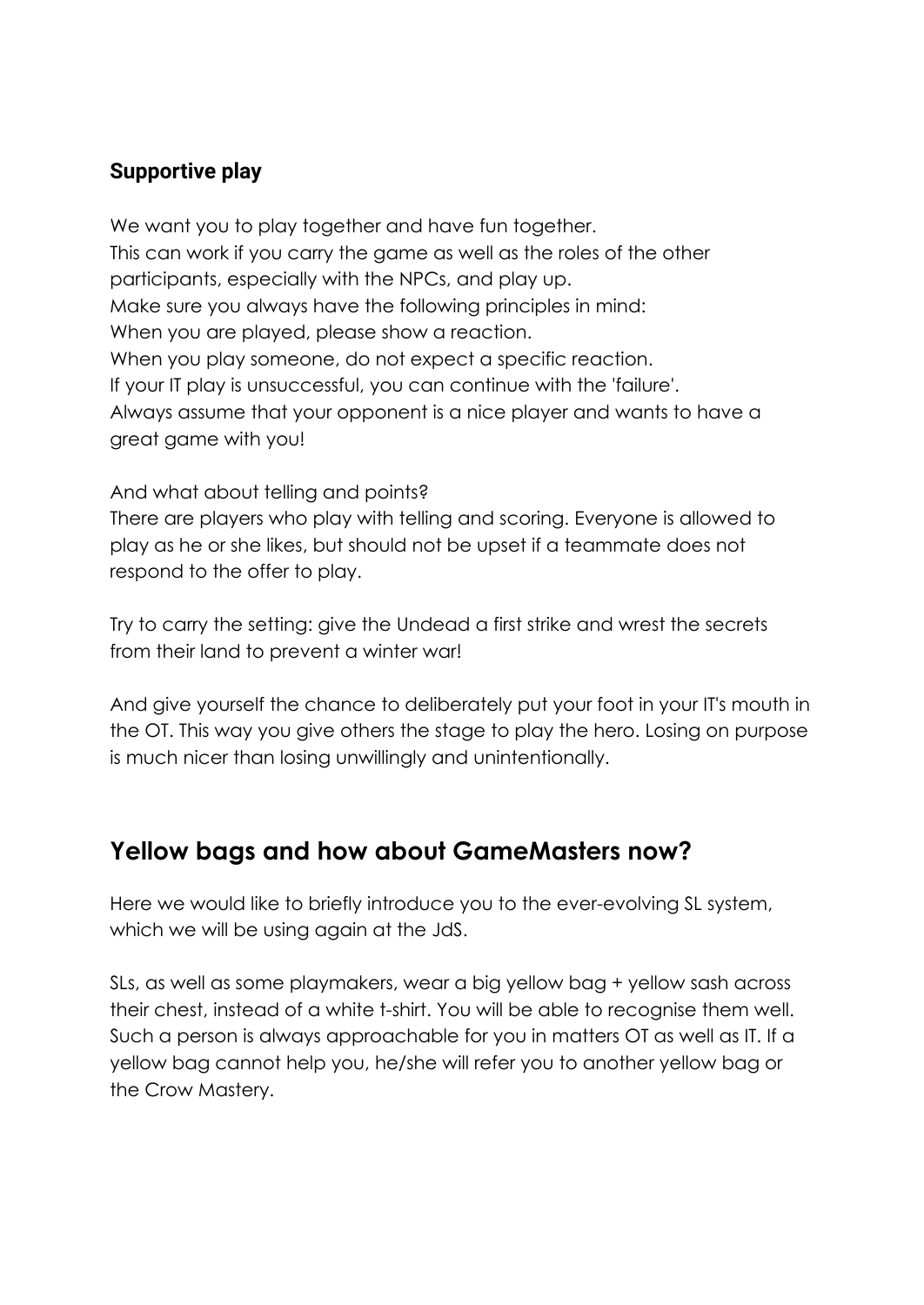## **What is the Crow Mastery?**

Good question! The closest thing is to compare it with a meadow HQ, only it is also IT. On the JdS you'll find one in the pack! In the evenings you will also find someone there in case of an emergency.

Questions can be asked here, actions can be announced or simply IT letters can be delivered. Sometimes IT messages arrive here for you, so it's worth sending a messenger there from time to time.

What kind of game management can I expect? Of course, it's hard to say, because it depends on the situation and the respective SL. But basically you can say that not every SL is always briefed for all plots and areas, but often only for a certain area. Otherwise, our yellow bags are at your disposal to help you find a solution in the game. But the 110% solution or the "meaning of life", well you probably won't be able to find that out. A bit like in real life. Follow the breadcrumb trail, make up your mind about the

world and have heated discussions with each other (some call it a scholarly game).

Which solution will be the right one will become clearer with every con. If you want to make a magic ritual big and relevant to the story, register it with the Crow's Nest and with a bit of luck your ritual will work. If it fails, have a plan ready for how you will create exciting play around the failure!

In addition, there can be many different solutions to plots, i.e. the plot should be able to respond to the vast majority of the players' suggestions, be it aqua, terra or something else entirely. A game is a game.

The important thing is that everyone should be allowed to participate and have fun together!

# **Game offers by players for players**

Enjoy the many colourful and lovingly created game offerings from the numerous player groups and campaign game parties! This year's JdS, let me tell you, is full of great action! You certainly won't be able to take it all in, there's simply too much for that... but keep your eyes peeled! And dare to do something at the JdS that might not suit your character or your game! Experience and enjoy the JdS to the fullest, you heroes of the Chronicle! You have earned it!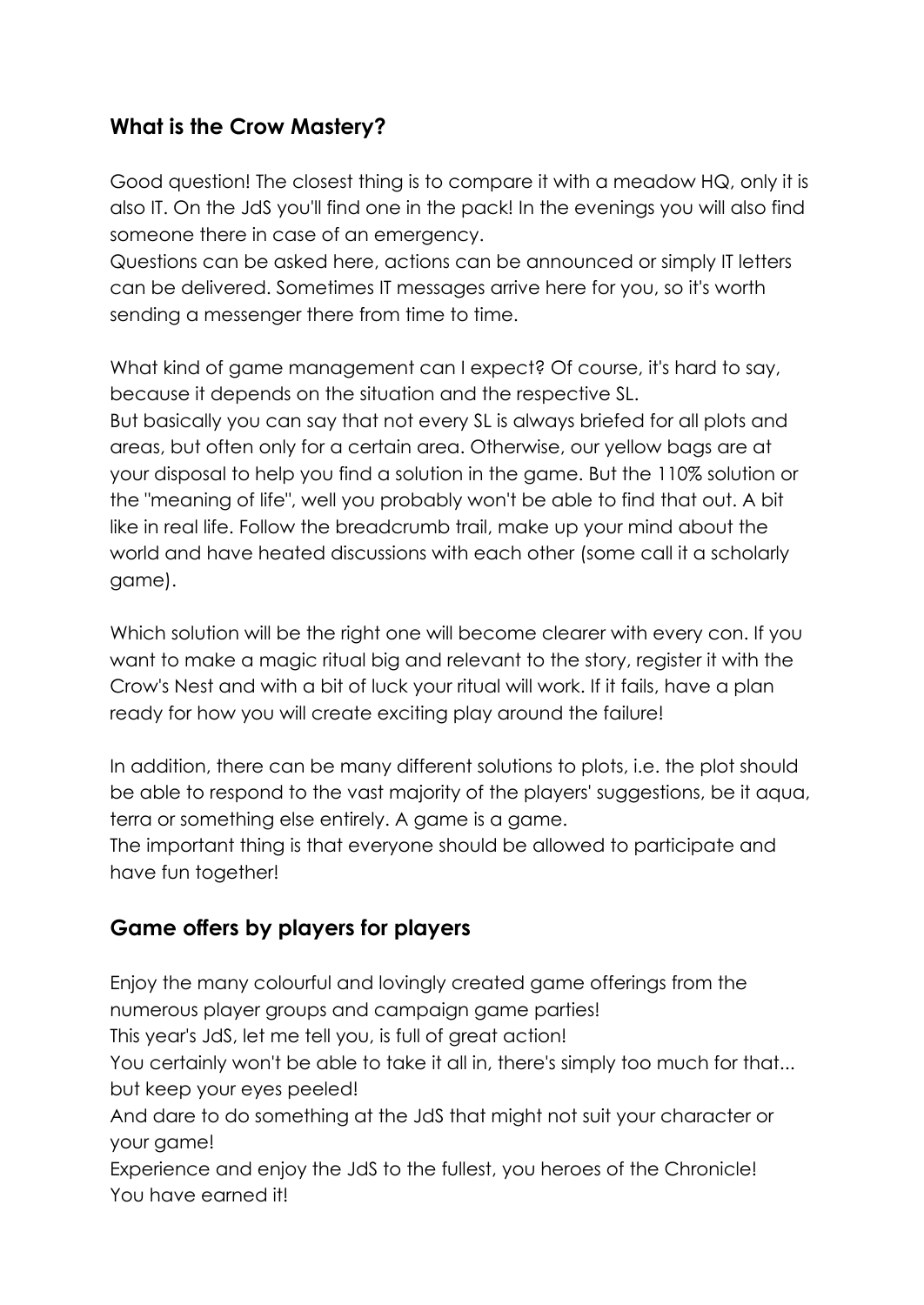# **The Theatre of Light and Shadow**

The Theatre of Light and Shadow is celebrating its debut in Holzbrück! At this year's Beyond the Seals you have the opportunity to act out a small IT theatre interlude (max. 20min) and thus take part in the theatre plot.

The themes of light and shadow are to be depicted here. Whether humour or drama, you decide what you feel like doing and what you want to perform! Exact dates are still to be agreed and announced.

Of course, there is also a plot hidden here. And whether this plot is really just theatre or perhaps something else... that is to be experienced!

We look forward to seeing many brave actors perform!

# *Organizational matters*

## *Accommodation, food and firewood*

Accommodation is in our own tents. We calculate with 15m² storage area per person, please remember this during your planning.

The Con is a self-catering con.

Tuesday, Wednesday, Thursday, Friday and Saturday from 8:30 a.m. you can buy fresh boehmel (rolls, rolls, cribs, Weggla, etc.) directly at the tavern, as long as stocks last.

The price is 70 cents per boehmel.

We have enough firewood on site, which we sell via the tavern for 25,00€ per tub. Fire may be lit in designated fireplaces or in self brought fire bowls (at least 15 cm above the ground!), at a sufficient distance from the forest or bushes.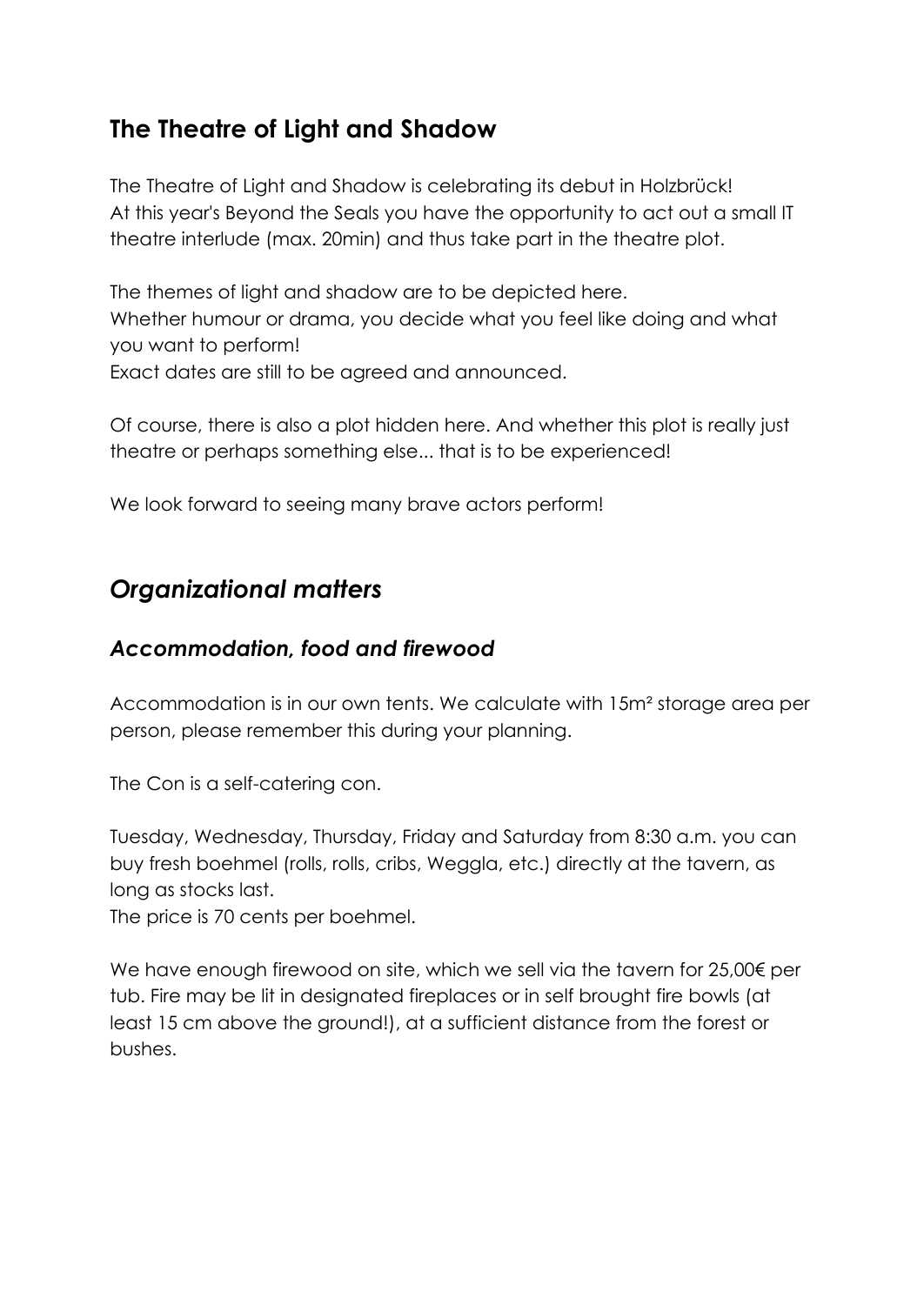## **Taverns - Kiosk**

There will be a bottle bar for you at the JdS. Some rumour that this place is called Ki'osk, but who knows...?

Among other things, bottled alcoholic beverages will be available at this place:

Beer, shandy and various types of mead!

Of course, there will also be cola, spezi, lemonade, apple spritzer and water!

At this place you can also pick up buns and wood to order!

And what else there is to discover in that mystical place... that's for you to find out on the spot!

There is even a delivery by handcart to your camps every afternoon around 5 pm! Pre-ordering may also take place at this source of liquid happiness, i.e. the Ki'osk. UNTIL WHEN? HOW TO REORDER??

Come visit us and discover the secrets of Ki'osk!

# *Sanitary*

We have erected a permanent building with toilets and showers and additionally two shower containers and a toilet container.

We will also set up mobile toilets in the more distant campsites.

You can wash dishes in the sinks near the sanitary building (please do not wash in the normal sinks or showers!).

# *Dogs*

All dogs must be registered for the "Beyond the Seals". For this purpose we have set up a dog ticket in the ticket shop. This ticket costs 10,00 €. The dog must be checked in with the e-ticket at check-in.

On the "Beyond the Seals" there is absolute muzzle and linen duty! In case of non-compliance, the dog owner can be expelled from the event with the dog.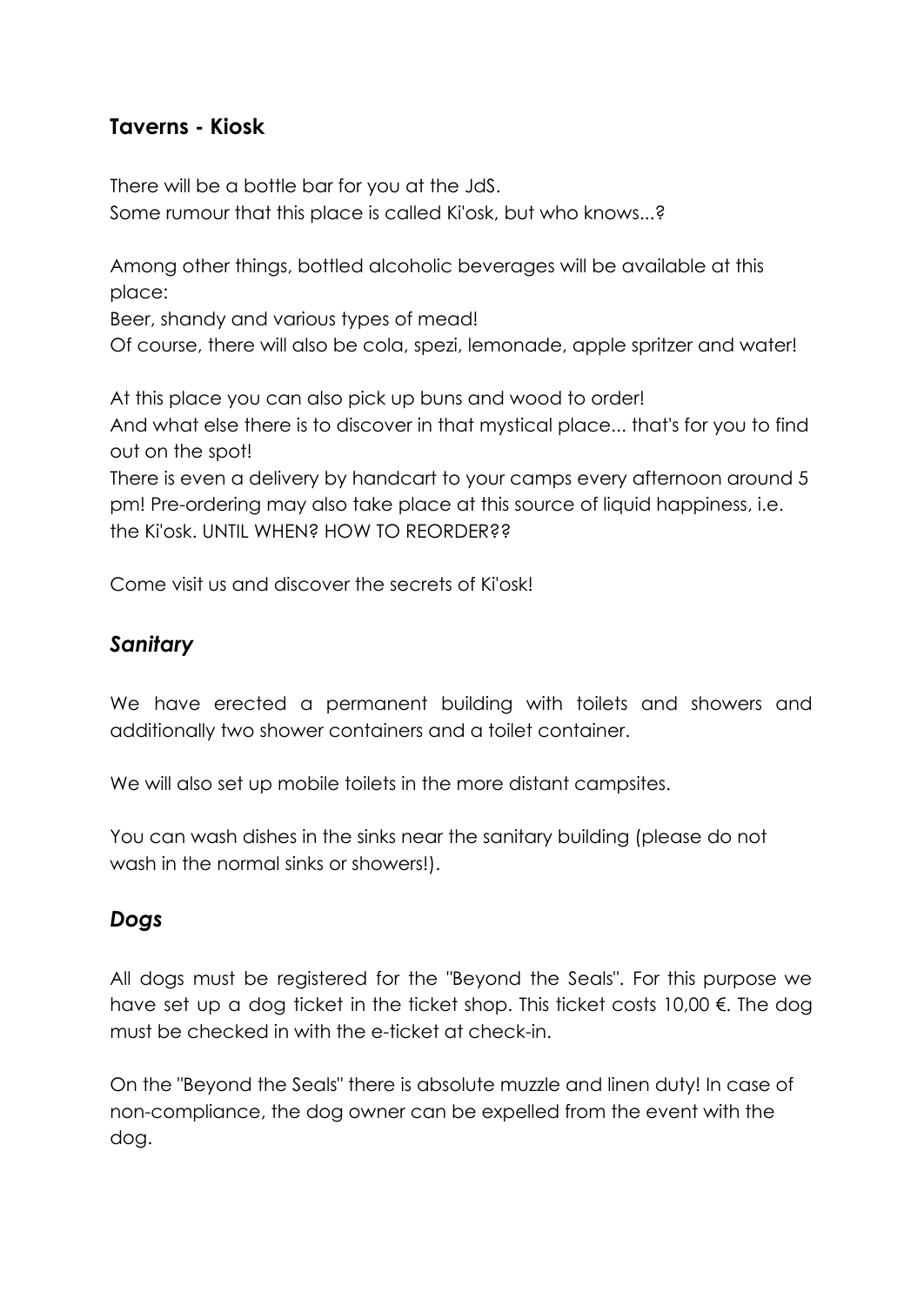## *Check-In*

The Orga - Check-In will take place on Wednesday from 10:00 o'clock directly at the entrance to the area. Please have your e-ticket ready at the entrance so that the check-in can take place quickly and smoothly.

## **IMPORTANT: To speed up the check-in and check-out process, print a sign with the name of your camp on Din A4.**

#### **Place this clearly visible in the windshield.**

So our team members can already see which camp you have to go to and can brief you accordingly.

#### **Pay at the entrance**

If you want to come spontaneously to the "Beyond the Seals 2022" without registering, you are welcome to do so. We still have plenty of room. The ticket at the entrance is 170,00  $\epsilon$ .

#### **early arrival**

Early arrival is possible from Monday, 06.06.2022, 16:00 - 21:00.

You can buy early arrival tickets in advance: <https://skald.com/> -> Beyond the Seals -> Beyond the Seals 2022 - Early Arrival Fee

The early arrival ticket costs  $18,00 \in \mathbb{R}$  in advance. Early Arrival Ticket Junior: 9,00 € The Early Arrival Ticket is required for all ticket categories.

On site the early arrival ticket costs 20,00  $\epsilon$  (Junior: 10,00  $\epsilon$ ), registration is not required.

## *Parking*

Outside the grounds there are designated parking areas where you can leave your cars during the event. There are no parking fees and you can of course pick up your car at any time to go shopping.

**The use of the designated parking areas is at your own risk. The organizer assumes no liability. The parking areas are not monitored. The parking areas are located directly on the edge of a water conservation area. We therefore urge you to check your vehicles for any leaking liquids.**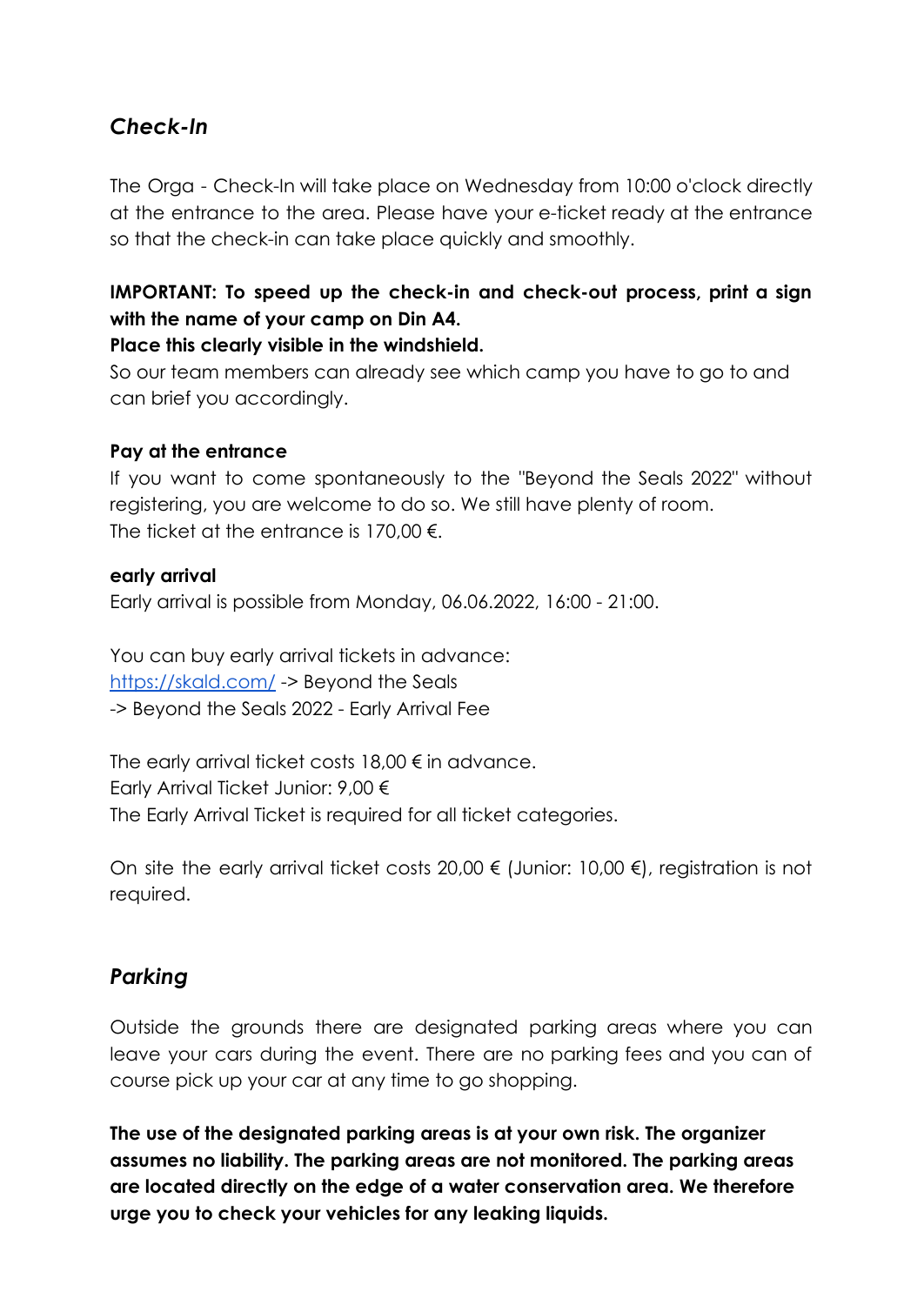## *Check-Out*

In order to pick up your car from the parking lot, your campsite must be clean and tidy and all your luggage must be ready packed in the unloading area. Then you can pick up a stamp from an SL on the back of your hand so that you can drive your car to the area.

A large waste container is available near the sanitary area for waste disposal. Please remember to bring your own garbage bags.

### *Timetable*

#### **Arrival / Start of the game**

| Early arrival / Check-In Monday              | $16:00 - 21:00$ |
|----------------------------------------------|-----------------|
| Arrival / Check-In Tuesday                   | 10:00 - 19:00   |
| Reduced check-in at HQ from time-in onwards. |                 |

### **Attention: Time-In speech Tuesday approx. 19:30 Then direct time-in!**

However, it is also possible to start a fluent time-in at Tuesday 5:00 p.m. in the camps.

Reduced check-in: 30 minutes before the start of the SL speech, vehicles may only be loaded and unloaded at the HQ. Check-in takes place at the HQ.

#### **Departure / End of the game**

Check-Out Sunday at 9:30

**Don't forget: At checkout, there are:**

**The USB photo stick (16 GB filled with approx. 1,5 GB photos) 10,00 € photo - download code 5,00 €**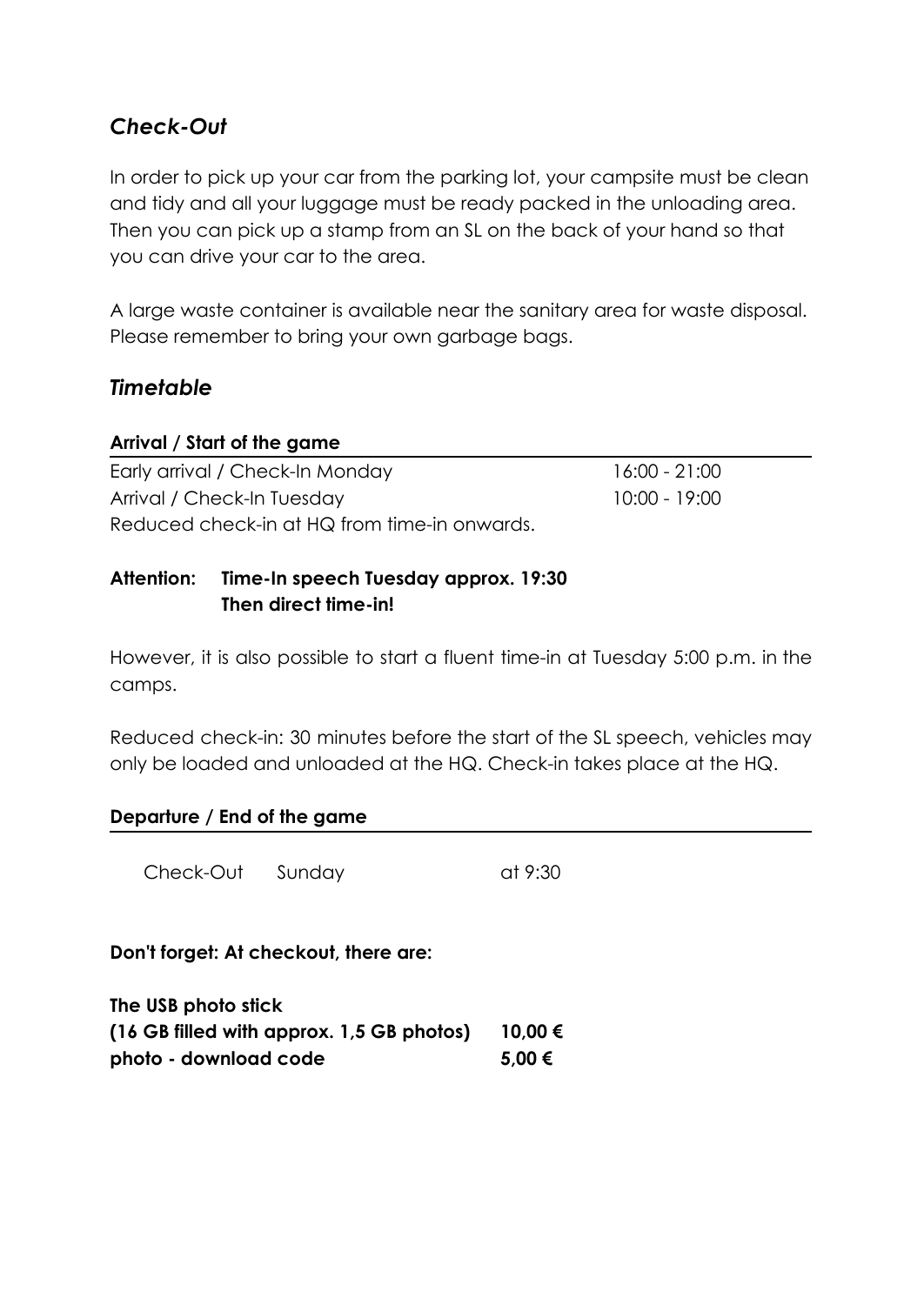## *Emergency number*

You can reach us at the following numbers:

| 0176 - 24739434 | - Tobias |
|-----------------|----------|
| 0151 - 46330404 | - Julian |
| 0175 - 7597462  | - Lester |
| 0151 - 16506314 | - Ruth   |

### *Arrival/Location*

**BdP-Bundeszentrum Immenhausen Kesselhaken 23 34376 Immenhausen**

### *Taverns and tubs:*

- **● Bad Norderby:** Tub and tavern
- **●** *Tavernen - Ki'osk:* Sale of drinks, firewood, buns and possibly snacks.

#### *Drinks:*

#### **Drinks 0,5 l:**

Maisel Aktien Zwickl, Maisel Aktien Landbier, Mönchshof Natur-Radler.

Coca Cola, Spezi, lemonade yellow and white, apple spritzer and mineral water

**Mead** (normal, fir, Scotish Blood, cherry mix, chestnut, Steppenreiter)

**Hypocras** (spiced wine)